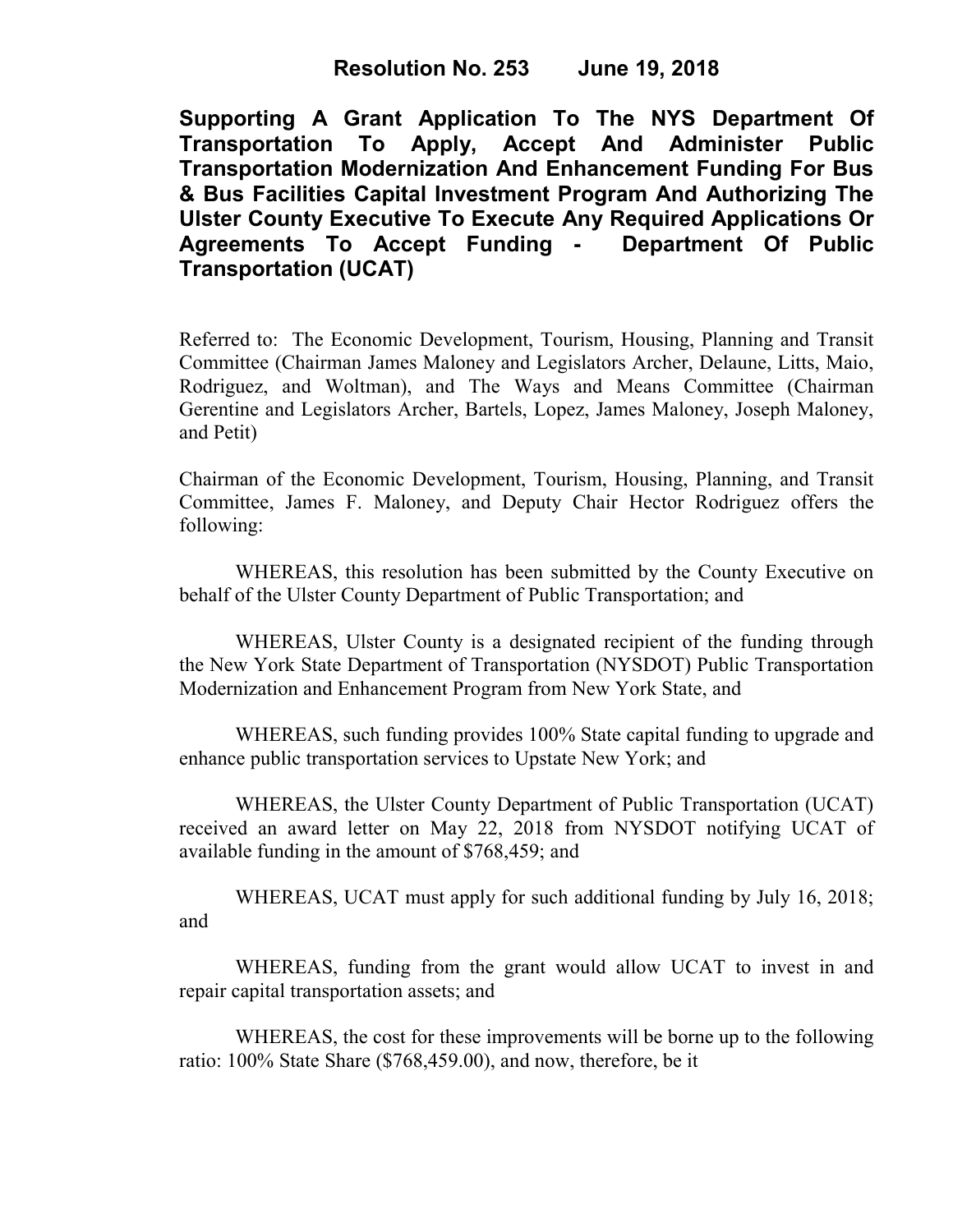## **- Page 2 -**

# **Resolution No. 253 June 19, 2018**

**Supporting A Grant Application To The NYS Department Of Transportation To Apply, Accept And Administer Public Transportation Modernization And Enhancement Funding For Bus & Bus Facilities Capital Investment Program And Authorizing The Ulster County Executive To Execute Any Required Applications Or Agreements To Accept Funding - Department Of Public Transportation (UCAT)**

RESOLVED, that the Ulster County Legislature hereby supports a grant application to the New York State Department of Transportation (NYSDOT) related to the Transportation Modernization and Enhancement Program; and, be it further

RESOLVED, that the County Executive is hereby authorized to execute any required applications or agreements, and any amendments to any documents, to accept the funding agreement with New York State Department of Transportation (NYSDOT);

and move its adoption.

### ADOPTED BY THE FOLLOWING VOTE:

AYES: 23 NOES: 0

Passed Committee: Economic Development, Tourism, Housing, Planning and Transit on June 5, 2018

Passed Committee: Ways and Means on June 12, 2018

FINANCIAL IMPACT: \$768,459.00 - ANTICIPATED 2019 APPROPRIATION DOLLARS \$768,459.00 - ANTICIPATED 2019 NYS REVENUE DOLLARS